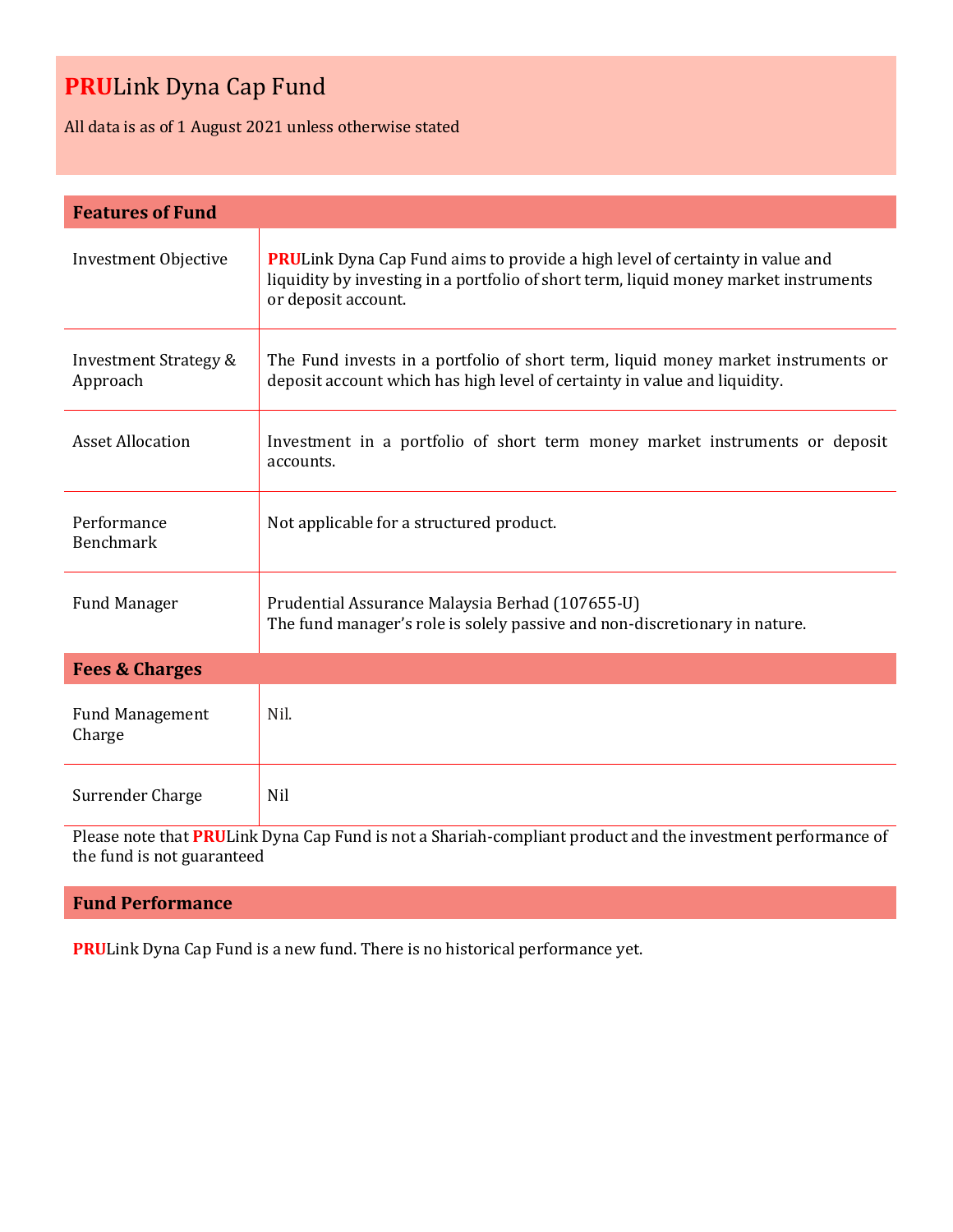## **PRU**Link Dyna Cap Fund

All data is as of 1 August 2021 unless otherwise stated

#### **Investment Risks**

#### **Market Risk**

The investment returns of this Fund are highly correlated to the short term interest rate levels of money market instruments and/or deposit account rates. Fluctuations of these rates due to changes and developments in economic factors, monetary policy and geo-political factors will impact the returns earned by this Fund.

#### **Credit Risk**

The Fund is exposed to the credit risks of the issuers of the money market instruments, and/or the credit risk of deposit taking institutions in the case of deposit accounts. Any factors that may impair the ability of the issuers/deposit takers in fulfilling the redemption obligations of the instruments may result in default of the said instruments and impair the value of the Fund. This risk is mitigated by focusing on issuers/deposit takers of high credit standing, and/or by using any other credit enhancement mechanism to reduce the credit risk exposure of the Fund.

#### **Risk Management**

#### **Operational Risk**

Prudential Assurance Malaysia Berhad has risk management and control procedures for assessing, monitoring and limiting operational risks in relation to unit valuation.

| <b>Other Info</b>                      |                                                                                                                                                                                                                                                                                                                                                                                                                                                                                                                                                                                                                                                                                                   |  |
|----------------------------------------|---------------------------------------------------------------------------------------------------------------------------------------------------------------------------------------------------------------------------------------------------------------------------------------------------------------------------------------------------------------------------------------------------------------------------------------------------------------------------------------------------------------------------------------------------------------------------------------------------------------------------------------------------------------------------------------------------|--|
| <b>Target Market</b>                   | Low risk tolerance                                                                                                                                                                                                                                                                                                                                                                                                                                                                                                                                                                                                                                                                                |  |
| Basis & Frequency of<br>unit Valuation | Unit pricing is done weekly basis except for exceptional circumstances.<br>$\bullet$<br>Unit Price of PRULink Dyna Cap Fund on any Valuation Date shall be equal to the<br>Net Asset Value of the Fund divided by the number of Units in issue for the Fund on<br>that Valuation Date.<br>• The Net Asset Value of <b>PRU</b> Link Dyna Cap Fund on any Valuation Date is the value<br>of all assets of the Fund after the deduction of all expenses for managing, acquiring,<br>maintaining and valuing the assets of the Fund, tax or other statutory levy incurred<br>by the Company on investment income or capital gains on the assets of the Fund<br>and any accrued or anticipated income. |  |
| Exceptional<br>circumstances           | In very exceptional circumstances, for example where there is a larger than average<br>redemption or liquidation of Units in the Fund in a short period, the Company reserves<br>the right to defer the payment of any Surrender Benefits for a period not exceeding 6<br>months from the date upon which such payment would in normal circumstances have<br>taken place.<br>The Company may suspend the valuation of Units and all policy transaction under the<br>Policy if any one or more of the following events take place:                                                                                                                                                                 |  |